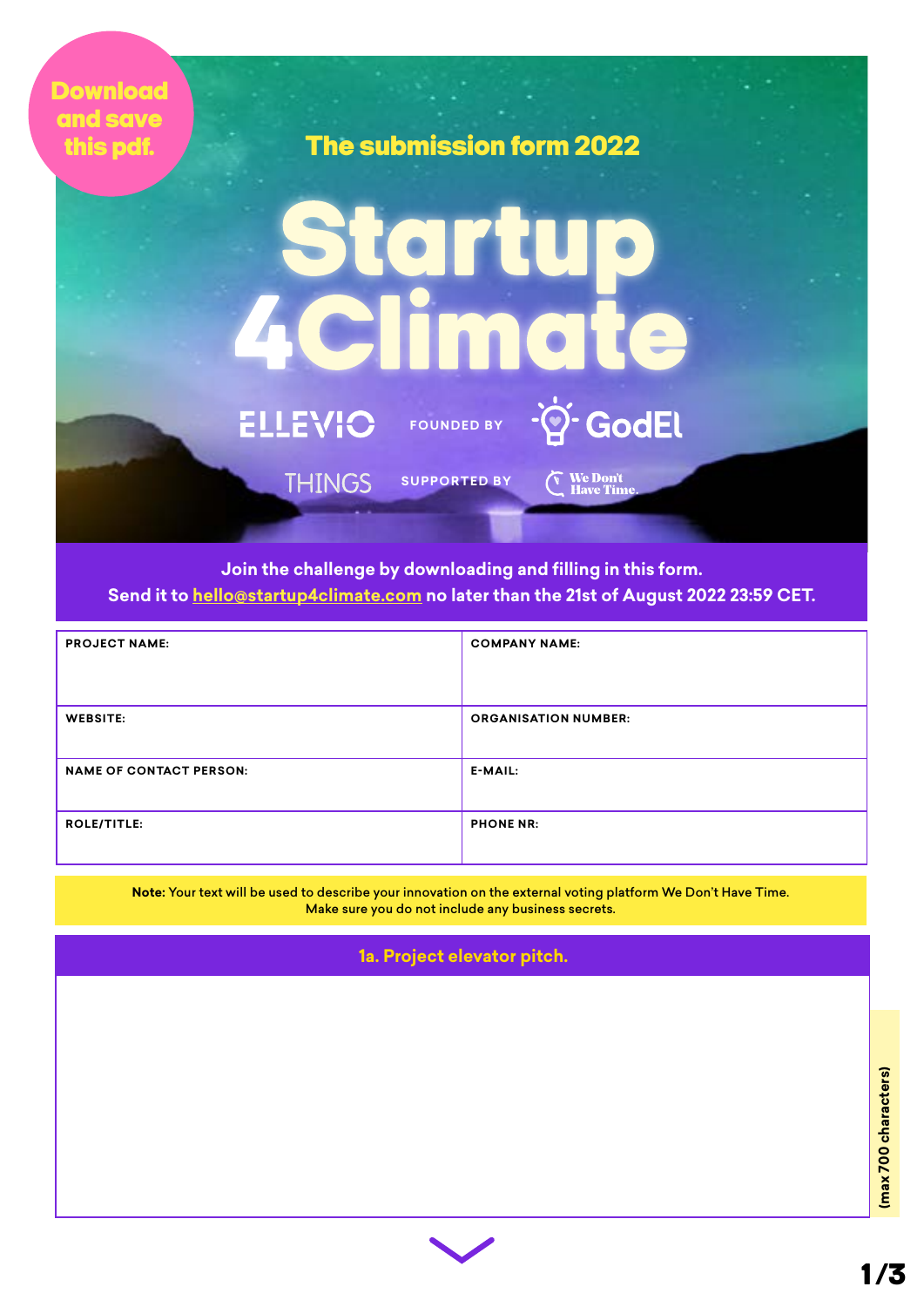## **1b. Project elevator pitch, but this time as if talking to a 10-year-old.**

**2. How does your project impact the energy transition and by extension the climate crisis?**

## **3. If you were granted 1 000 000 SEK, how would you use it to accelerate the energy transition?**

**4. If you win, what will you achieve in the first six months after receiving the prize?**